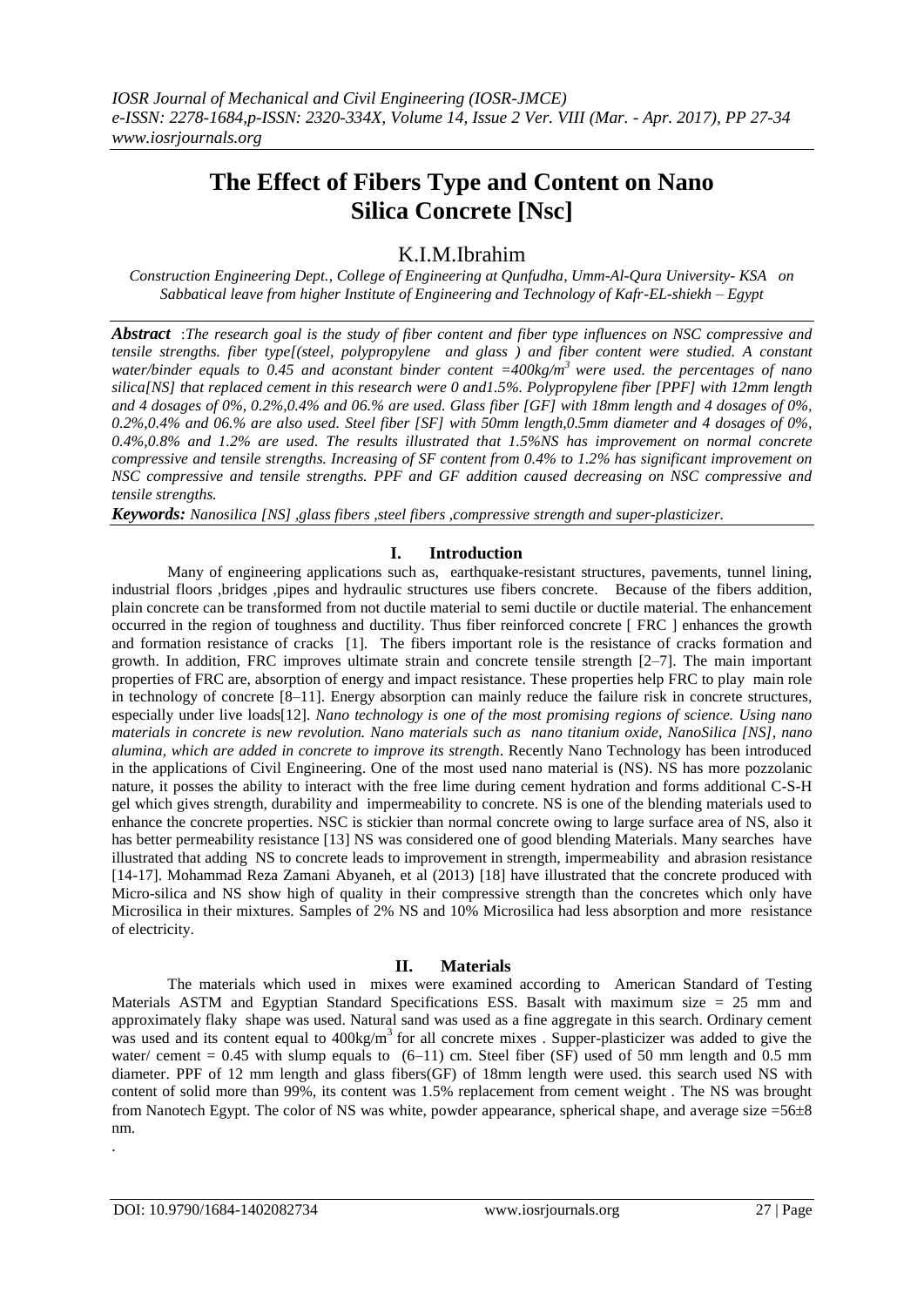#### **III. Concrete Mixes Proportion**

In all, 11 mixture proportions were made, and the first mix was (without NS and fibers). The second was mix of (1.5%NS and without fibers). There are 3 proportions of SF mixed in 1.5% NSC by volume ranged from 0.4% to 1.2% and 3 proportions a of PPF mixed in 1.5% NSC by volume ranged from 0.2% to 0.6% . Another 3 proportions were of GF mixed in 1.5% NSC by volume ranged from 0.2% to 0.6. All mixes proportions are showed in Table (1) .

| Mix<br>$\mathbf{n}$     | <b>Fiber type</b> | <b>Fibers</b><br>content |          | <b>NS</b> content | <b>Cement</b><br>$\text{kg/m}^3$ | Water<br>kg/m <sup>3</sup> | <b>Basalt</b><br>kg/m <sup>3</sup> | Sand<br>kg/m <sup>3</sup> | <b>Super</b><br>plasticizer |
|-------------------------|-------------------|--------------------------|----------|-------------------|----------------------------------|----------------------------|------------------------------------|---------------------------|-----------------------------|
|                         |                   | $Vf\%$                   | %        | kg/m<br>3         |                                  |                            |                                    |                           | kg/m <sup>3</sup>           |
| $\overline{1}$          | ------------      | $\bf{0}$                 | $\bf{0}$ | $\bf{0}$          | 400                              | 180                        | 1224                               | 612                       | 4.8                         |
| $\overline{2}$          |                   | $\mathbf{0}$             | 1.5      | 6                 | 394                              | 180                        | 1224                               | 612                       | 6                           |
| $\overline{\mathbf{3}}$ | steel             | 0.4                      | 1.5      | 6                 | 394                              | 180                        | 1224                               | 612                       | 12                          |
| $\overline{4}$          | steel             | 0.8                      | 1.5      | 6                 | 394                              | 180                        | 1224                               | 612                       | 13                          |
| $\overline{5}$          | steel             | 1.2                      | 1.5      | 6                 | 394                              | 180                        | 1224                               | 612                       | 13                          |
| $\overline{6}$          | polypropylene     | $\overline{0.2}$         | 1.5      | 6                 | 394                              | 180                        | 1224                               | 612                       | $\overline{\mathbf{g}}$     |
| $\overline{7}$          | polypropylene     | 0.4                      | 1.5      | 6                 | 394                              | 180                        | 1224                               | 612                       | 10                          |
| 8                       | polypropylene     | 0.6                      | 1.5      | 6                 | 394                              | 180                        | 1224                               | 612                       | 10                          |
| $\boldsymbol{9}$        | glass             | 0.2                      | 1.5      | 6                 | 394                              | 180                        | 1224                               | 612                       | 11.5                        |
| 10                      | glass             | 0.4                      | 1.5      | 6                 | 394                              | 180                        | 1224                               | 612                       | 11.5                        |
| 11                      | glass             | 0.6                      | 1.5      | 6                 | 394                              | 180                        | 1224                               | 612                       | 12                          |

|  |  | <b>Table (1):</b> Concrete Mixes Proportion |  |
|--|--|---------------------------------------------|--|
|  |  |                                             |  |

## **IV. Tested Specimens**

33 cubes of 15cm length and 33 cylinders of 30cm height and 15 cm diameter, were cast for compressive and tensile strengths .Mixes of concrete were cast then mechanically compacted . The specimens of all mixes were examined by compression machine of capacity =2000KN.

#### **Compressive strength**

#### **V. Test Results**

Compressive strengths of concrete were specified at 28 days . The results are showed in Tables 2-6 and Figures 1-4. Table 2 illustrates the change of compressive strength of NSC mix , from the results it can be noticed that ,the compressive strength increases with 1.5% NS content.Compared with the reference concrete (without NS and fibers), the compressive strength of 1.5% NS increases of about 12.83 %. Table 3 and figure 1 show the change of compressive strength of steel fiber nano silica concrete( SFNSC). From the results , it can be noticed that ,with increasing SF content ,the compressive strength is increasing gradually and the increase is so great at the fiber volume dosage = 1.2%. With comparison the control mix ( without SF but adding1.5%N S), the increase of compressive strength was 29.07 % , 32.63% and 33.42% for 0.4% , 0.8% and 1.2% SF volume dosage respectively .Table 4 and figure 2 show the change of polypropylene fiber nano silica concrete( PPFNSC) compressive strength. From the results , it can be noticed that ,with increasing fiber content, the compressive strength is decreasing and the decrease is so great at the fiber content= 0.4%. Compared with the control mix ( without PPF but adding1.5%NS ) the decrease of compressive strength was 6.08 % , 13.06 % and 10.4 % for 0.2% , 0.4% and 0.6% PPF content respectively .Table 5 and figure 3 show the change of glass fiber nano silica concrete( GFNSC) compressive strength .From the results , it can be noticed that ,with increasing fibercontent, the compressive strength is decreasing and the decrease is so great at the fiber content=  $0.2\%$ . Compared with the control mix ( without GF but adding1.5%N S ), the decrease of compressive strength was 17.13 % , 9.5% and 7.05 % for 0.2% , 0.4% and 0.6% GF content respectively.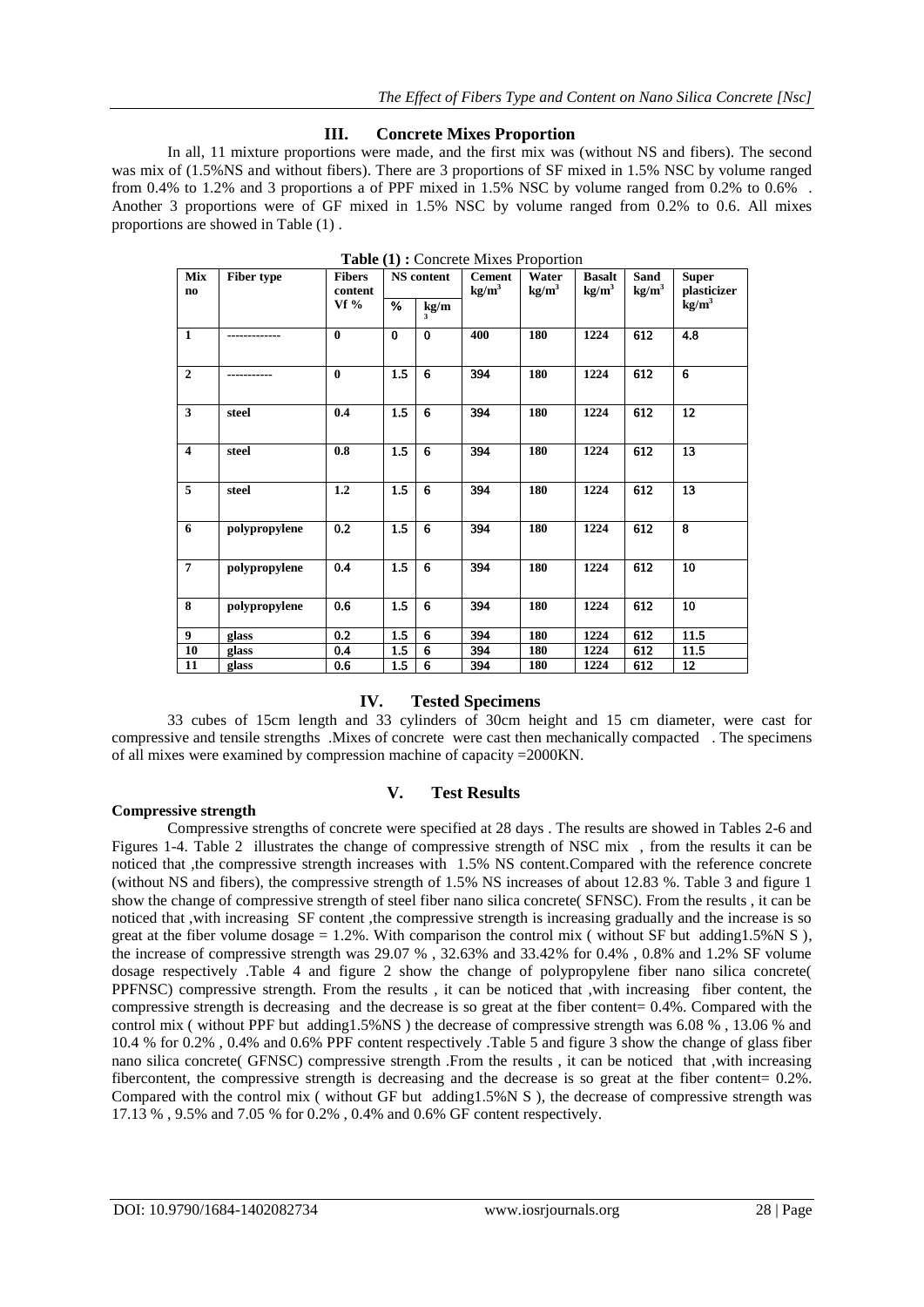|            |                                       | <b>Table (2):</b> The effect of 1.5% NS on the compressive strength $[N/mm^2]$ of concrete |
|------------|---------------------------------------|--------------------------------------------------------------------------------------------|
| Fiber type | Fiber content $\%$   Nano silica $\%$ | $\Gamma$ Compressive strepoth $\Gamma$ M/mm <sup>2</sup> l                                 |

| <b>Fiber type</b> | Fiber content % | Nano silica % | Compressive strength [N/mm <sup>2</sup> ]<br>28davs |
|-------------------|-----------------|---------------|-----------------------------------------------------|
|                   |                 |               | 35.807 [reference]                                  |
| ------------      |                 | 1.5           | 40.402 [+12.83%]                                    |

**Table (3): The effect of SF on the compressive strength**  $[N/mm^2]$  **of NSC** 

| <b>Fiber type</b> | Fiber content % | Nano silica % | Compressive strength $[N/mm^2]$ |
|-------------------|-----------------|---------------|---------------------------------|
|                   |                 |               | 28days                          |
|                   | 0               | 1.5           | 40.402[control]                 |
| steel             | 0.4             | 1.5           | $52.146[-29.07\%]$              |
|                   | 0.8             | 1.5           | $53.584 + 32.63$                |
|                   | 1.2             | 1.5           | $53.907_{[+33.42\%]}$           |



Fig.(1) The effect of SF on the compressive strength $[N/mm^2]$  of NSC

| <b>Table (4):</b> The effect of PPF on the compressive strength $[N/mm^2]$ of NSC |              |                       |                                 |  |  |  |
|-----------------------------------------------------------------------------------|--------------|-----------------------|---------------------------------|--|--|--|
| <b>Fiber type</b>                                                                 | <b>Fiber</b> | silica<br><b>Nano</b> | Compressive strength $[N/mm^2]$ |  |  |  |
|                                                                                   | content %    | $\frac{0}{0}$         | 28days                          |  |  |  |
|                                                                                   |              | 1.5                   | 40.402 [control]                |  |  |  |
| Polypropylene                                                                     | 0.2          | 1.5                   | 37.944 [-6.08%]                 |  |  |  |
|                                                                                   | 0.4          | 1.5                   | 35.12413.06%)-[                 |  |  |  |
|                                                                                   | 0.6          | 1.5                   | $36.2[-10.4\%]$                 |  |  |  |



**Fig.(2)** The effect of PPF on the compressive strength[N/mm<sup>2</sup>] of NSC

|                   | <b>Table (3).</b> The effect of Or on the complessive sueliging full   01 insc |               |                                 |  |  |
|-------------------|--------------------------------------------------------------------------------|---------------|---------------------------------|--|--|
| <b>Fiber type</b> | Fiber content %                                                                | Nano silica % | Compressive strength $[N/mm^2]$ |  |  |
|                   |                                                                                |               | 28days                          |  |  |
|                   |                                                                                | 1.5           | $40.402$ [control]              |  |  |
| <b>Glass</b>      | 0.2                                                                            | 1.5           | $33.48$ $(-17.13\%)$            |  |  |
|                   | 0.4                                                                            | 1.5           | $36.562(-9.5%)$                 |  |  |
|                   | 0.6                                                                            | 1.5           | $37.553$ [-7.05%]               |  |  |

**Table (5): The effect of GF on the compressive strength**  $[N/mm^2]$  **of NSC**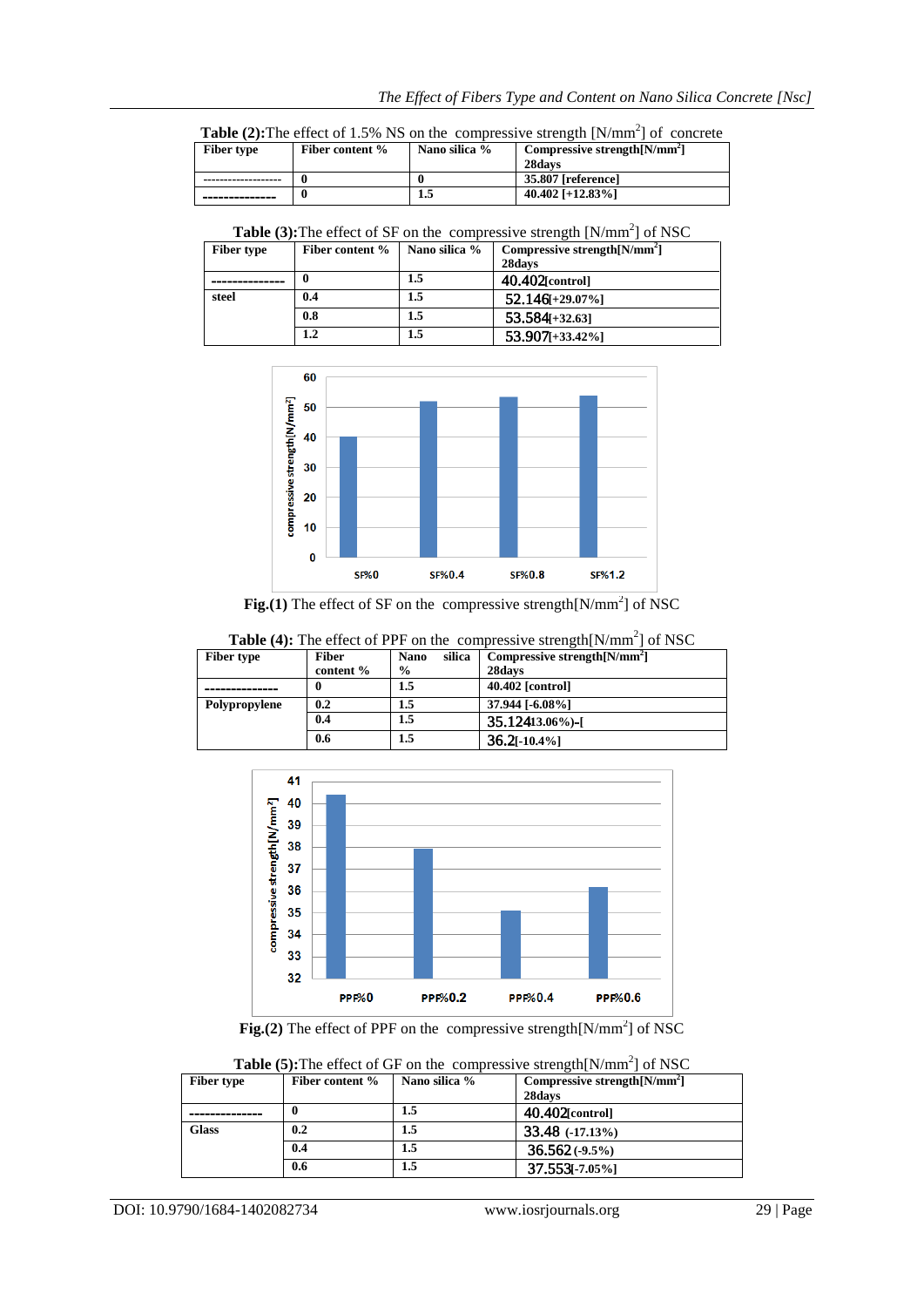

Fig.(3) The effect of GF on the compressive strength $[N/mm^2]$  of NSC

| Fiber type    | Fiber content % | Nano silica % | <b>Table (0):</b> Compressive strength [N/min] of all concrete mixes<br>Compressive strength $[N/mm^2]$ |
|---------------|-----------------|---------------|---------------------------------------------------------------------------------------------------------|
|               |                 |               | 28days                                                                                                  |
|               | 0               |               | 35.807                                                                                                  |
|               | 0               | 1.5           | 40.402                                                                                                  |
| <b>Steel</b>  | 0.4             | 1.5           | 52.146                                                                                                  |
|               | 0.8             | 1.5           | 53.584                                                                                                  |
|               | $1.2\,$         | 1.5           | 53,907                                                                                                  |
| Polypropylene | 0.2             | $1.5\,$       | 37.944                                                                                                  |
|               | 0.4             | 1.5           | 35.124                                                                                                  |
|               | 0.6             | 1.5           | 36.2                                                                                                    |
| <b>Glass</b>  | 0.2             | 1.5           | 33.482                                                                                                  |
|               | 0.4             | 1.5           | 36.562                                                                                                  |
|               | 0.6             | $1.5\,$       | 37.553                                                                                                  |

Table (6): Compressive strength [N/m  $^{2}$ l of all



**Fig.(4)** Compressive strength  $[N/mm^2]$  of all concrete mixes $[1.5\%$  NS]

## **Splitting tensile strength**

Splitting tensile strengths of concrete were specified at age  $=28$  days. The test results are given in Tables7 -11 and Figures 5-8. Table 7 shows the change of tensile strength of NSC mix , from the results it can be showed that ,the tensile strength increases with 1.5% NS content. Compared with the reference mix (without NS and fibers) , the tensile strength of 1.5% NS increases of about 5.68 %. Table 8 and figure 5 show the variation of compressive strength of steel fiber nano silica concrete( SFNSC). From the results , it can be noticed that ,with increasing steel fiber content, the tensile strength is increasing gradually and the increase is so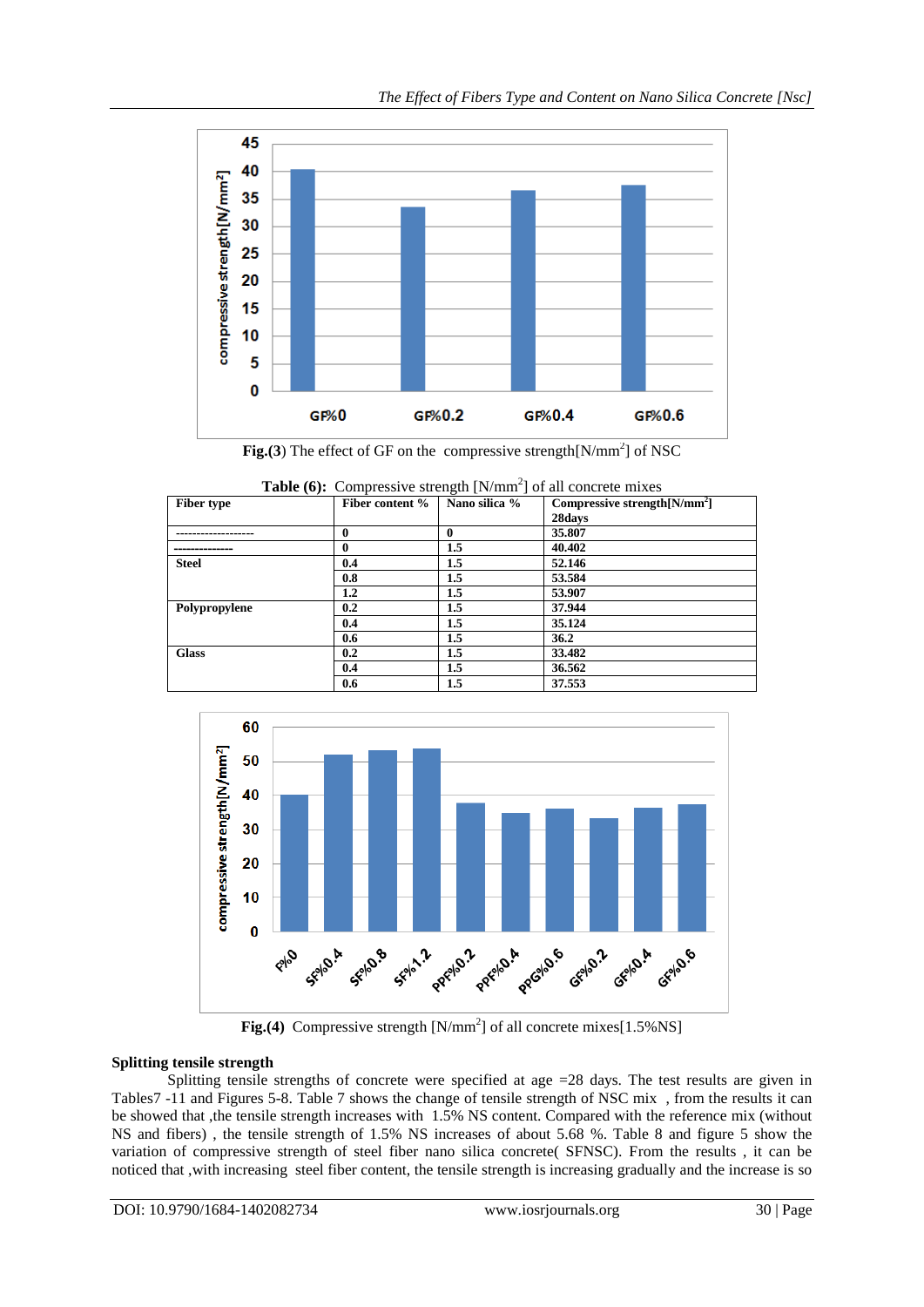great at the SF content  $= 1.2\%$ . Compared with the control mix ( without SF but adding1.5%N S) the increase of tensile strength was 19.67 % , 24.44 % and 27.11 % for 0.4% , 0.8% and 1.2% SF content respectively. Table 9 and figure 6 show the change of polypropylene fiber nano silica concrete( PPFNSC) tensile strength. From the results , it can be noticed that ,with increasing PPF content , the tensile strength is decreasing gradually and the decrease is so great at the fiber content 0.4%. Compared with the control mix ( without PPF but adding1.5%N S ) the decrease of tensile strength was 11.04 % , 15.32 % and 16.65 % for 0.2% , 0.4% and 0.6% PPF content respectively. Table 10 and figure7 show the variation of tensile strength of glass fiber nano silica concrete( GFNSC). From the results , it can be seen that ,with the increase of GF content, the tensile strength is decreasing gradually and the decrease is so great at the fiber content= 0.6%. Compared with the control mix ( without GF but adding1.5%N S ) the decrease of tensile strength was 13.92 % , 16.53% and16.63 % for 0.2% , 0.4% and 0.6% GF content respectively.

|                   | <b>THEIR CHANGE OF 1.3 70 TAD ON THE REMAIN SHARE IN THEIR FOR CONCRETE</b> |               |                             |  |  |  |  |
|-------------------|-----------------------------------------------------------------------------|---------------|-----------------------------|--|--|--|--|
| <b>Fiber type</b> | Fiber content %                                                             | Nano silica % | tensile strength $[N/mm^2]$ |  |  |  |  |
|                   |                                                                             |               | 28davs                      |  |  |  |  |
|                   |                                                                             |               | 3.051[reference]            |  |  |  |  |
|                   |                                                                             | 1.5           | $3.2241 + 5.68\%$           |  |  |  |  |

**Table (7):** The effect of 1.5% NS on the tensile strength $[N/mm^2]$  of concrete

| <b>Table (8):</b> The effect of SF on the tensile strength $[N/mm^2]$ of NSC |                 |               |                             |  |  |
|------------------------------------------------------------------------------|-----------------|---------------|-----------------------------|--|--|
| <b>Fiber type</b>                                                            | Fiber content % | Nano silica % | tensile strength $[N/mm^2]$ |  |  |
|                                                                              |                 |               | 28days                      |  |  |
|                                                                              |                 | 1.5           | $3.224$ [control]           |  |  |
| steel                                                                        | 0.4             | 1.5           | $3.858[+19.67\%]$           |  |  |
|                                                                              | 0.8             | $1.5\,$       | $4.012[-24.44\%]$           |  |  |
|                                                                              | 1.2             | $1.5\,$       | $4.098[-27.11\%]$           |  |  |

 $4.5$  $\overline{4}$ censile strength [N/mm<sup>2</sup>]  $3.5$ 3  $2.5$  $\overline{2}$  $1.5$  $\overline{1}$  $0.5$  $\mathbf 0$ **SF%0 SF%0.4 SF%0.8 SF%1.2** 

Fig.(5) The effect of SF on the tensile strength [N/mm<sup>2</sup>] of NSC

| <b>Table (9):</b> The effect of PPF on the tensile strength $N/mm$ of NSC |                 |               |                             |  |  |  |
|---------------------------------------------------------------------------|-----------------|---------------|-----------------------------|--|--|--|
| <b>Fiber type</b>                                                         | Fiber content % | Nano silica % | tensile strength $[N/mm^2]$ |  |  |  |
|                                                                           |                 |               | 28davs                      |  |  |  |
|                                                                           |                 | 1.5           | $32.24$ [control]           |  |  |  |
| polypropylene                                                             | 0.2             | 1.5           | $2.868$ [-11.04%]           |  |  |  |
|                                                                           | 0.4             | 1.5           | $2.73[-15.32\%]$            |  |  |  |
|                                                                           | 0.6             | 1.5           | $2.687$ [-16.65%]           |  |  |  |

| <b>Table (9):</b> The effect of PPF on the tensile strength $[N/mm^2]$ of NSC |  |  |  |  |  |  |  |  |  |
|-------------------------------------------------------------------------------|--|--|--|--|--|--|--|--|--|
|-------------------------------------------------------------------------------|--|--|--|--|--|--|--|--|--|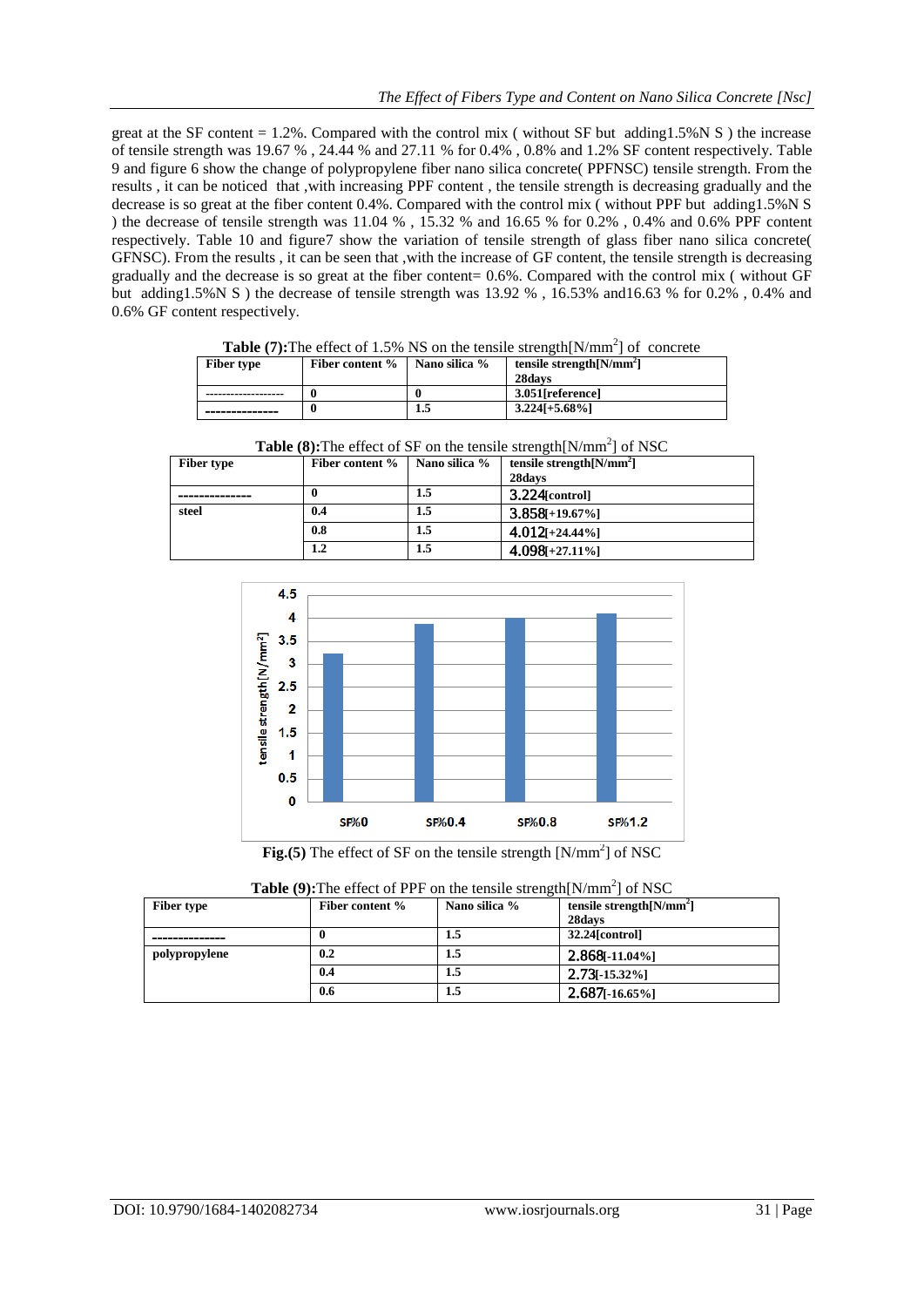

Fig.(6) The effect of PPF on the tensile strength[N/mm<sup>2</sup>] of NSC

**Table (10):** The effect of GF on the tensile strength $[N/mm^2]$  of NSC

| <b>Fiber type</b> | <b>Fiber</b> | Nano silica % | tensile strength $[N/mm^2]$ |  |
|-------------------|--------------|---------------|-----------------------------|--|
|                   | content %    |               | 28days                      |  |
|                   | 0            | 1.5           | $3.224$ [control]           |  |
| <b>Glass</b>      | 0.2          | 1.5           | $2.775$ [-13.92%]           |  |
|                   | 0.4          | 1.5           | $2.691$ [-16.53%]           |  |
|                   | 0.6          | 1.5           | $2.688[-16.63\%]$           |  |



Fig.(7) The effect of GF on the tensile strength[N/mm<sup>2</sup>] of NSC

| <b>Table (11).</b> Clistic strength [IV/IIIII] of all concrete finates |                 |               |                             |  |  |  |  |
|------------------------------------------------------------------------|-----------------|---------------|-----------------------------|--|--|--|--|
| <b>Fiber type</b>                                                      | Fiber content % | Nano silica % | tensile strength $[N/mm^2]$ |  |  |  |  |
|                                                                        |                 |               | 28days                      |  |  |  |  |
|                                                                        | $\mathbf 0$     | 0             | 3.051                       |  |  |  |  |
|                                                                        | $\mathbf{0}$    | 1.5           | 3.224                       |  |  |  |  |
| <b>Steel</b>                                                           | 0.4             | 1.5           | 3.858                       |  |  |  |  |
|                                                                        | 0.8             | $1.5\,$       | 4.012                       |  |  |  |  |
|                                                                        | 1.2             | 1.5           | 4.098                       |  |  |  |  |
| polypropylene                                                          | 0.2             | $1.5\,$       | 2.868                       |  |  |  |  |
|                                                                        | 0.4             | 1.5           | 2.73                        |  |  |  |  |
|                                                                        | 0.6             | $1.5\,$       | 2.687                       |  |  |  |  |
| <b>Glass</b>                                                           | 0.2             | 1.5           | 2.775                       |  |  |  |  |
|                                                                        | 0.4             | 1.5           | 2.691                       |  |  |  |  |
|                                                                        | 0.6             | 1.5           | 2.688                       |  |  |  |  |

| <b>Table (11):</b> tensile strength $[N/mm^2]$ of all concrete mixes |  |  |
|----------------------------------------------------------------------|--|--|
|                                                                      |  |  |
|                                                                      |  |  |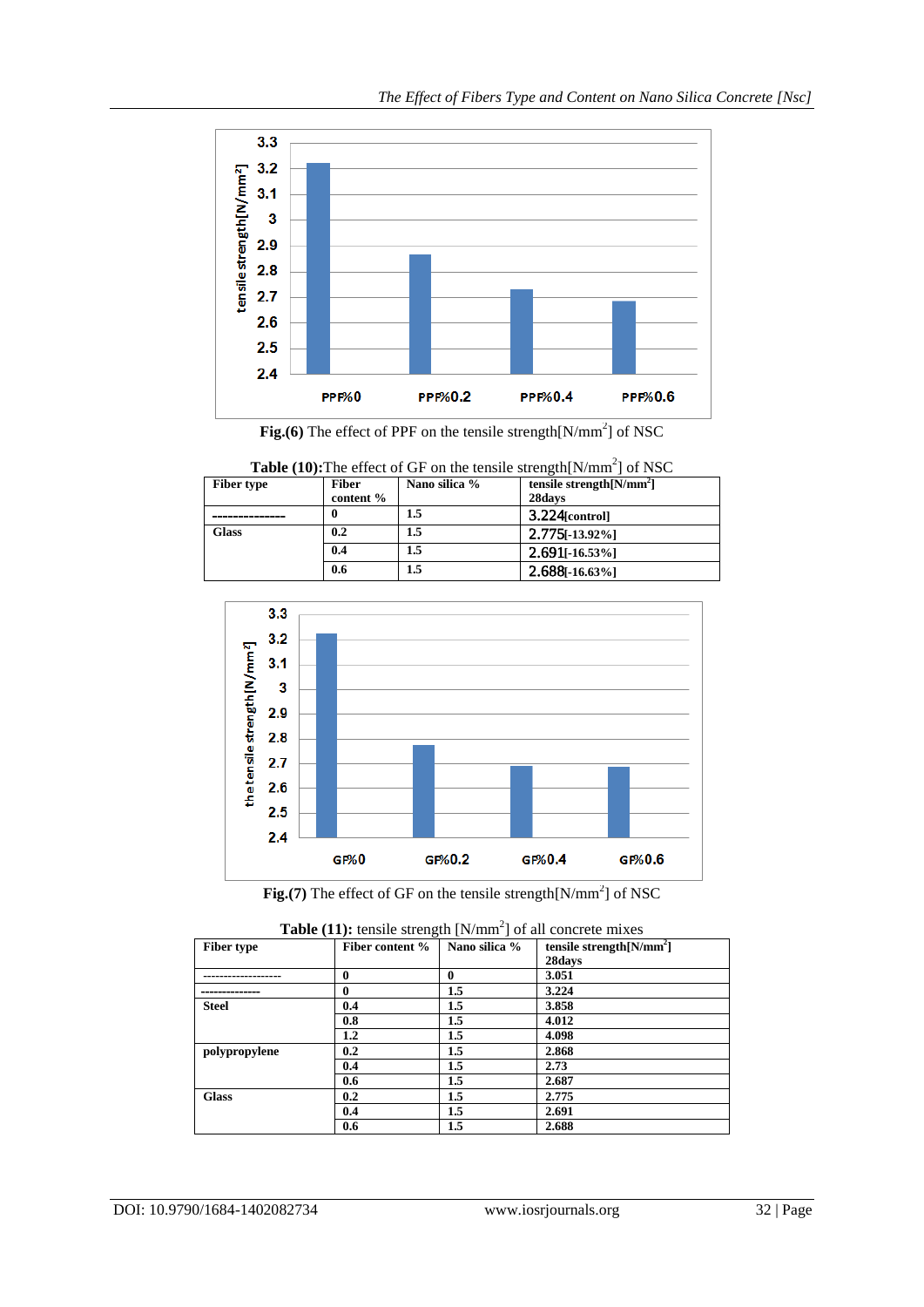

Fig.(8) Tensile strength [N/mm<sup>2</sup>] of all concrete mixes[1.5%NS]

#### **VI. Conclusions**

- 1. All types of fibers appeared to have an adverse influence on the workability of NSC.
- 2. Nano silica has small improvement on the compressive strength and splitting tensile strength of normal concrete. The increase in compressive and tensile strength was12.83 % and 5.68 % for1.5% of NS replaced by cement respectively.
- 3. The compressive and tensile strength of NSC increase with increasing of steel fiber content compared with control concrete [1.5%NS]. The increase in compressive strength was 29.07 %, 32.63 % and 33.42 % for steel fiber content 0.4% , 0.8% and 1.2% respectively as was 19.67%, 24.44% and 27.11% for tensile strength.
- 4. It was found that the increase in compressive and tensile strengths is directly proportional to the SF content.
- 5. The addition of PPF and GF caused an adverse influence on the compressive and tensile strengths of 1.5% NSC.
- 6. The compressive and tensile strength of NSC decrease with increasing in PPF content compared with control concrete [1.5%NS]. The decrease in compressive strength was 6.08 % , 13.06 % and 10.4 % for PPF content 0.2% , 0.4% and 0.6% respectively as was 11.04 % , 15.32 % and 16.65 % for tensile strength.
- 7. The compressive and tensile strengths of NSC decrease with increasing of GF content compared with control concrete [1.5%NS]. The decrease in compressive strength was 17.13 % , 9.5% and 7.05 % for GF volume fraction 0.2% , 0.4% and 0.6% respectively as was 13.92 % , 16.53% and16.63 % for tensile strength.
- 8. It was observed that the decrease in tensile strength are directly proportional to the GF and PPF contents.

#### **References**

- [1]. P. Di Maida , E. Radi , C. Sciancalepore, and F. Bondioli . Pullout behavior of polypropylene macro-synthetic fibers treated with nanosilica. Construction and Building Materials 2015; 82: 39–44.
- [2]. Mohammad Haji Sotoudeh and Mostafa Jalal. Effects of waste steel fibers on strength and stress-strain behavior of concrete incorporating silica nanopowder .Indian Journal of Science and Technology 2013 ; 6(11): 5411–5417.
- [3]. Ding Y, and Kusterle W. Compressive stress–strain relationship of steel fiber-reinforced concrete at early age. Cement and Concrete Research 2000; 30(10): 1573–1579.
- [4]. Sorooshian P, and Bayasi Z . Fiber type effects on the performance of steel fiber reinforced concrete. ACI Materials Journal 1991 Technical Paper ; 88(2): 53–60.
- [5]. Jalal M . Compressive strength enhancement of concrete reinforced by waste steel fibers utilizing nano SiO2. Middle-East Journal of Scientific Research 2012; 12(3): 382–391.
- [6]. Soroushian P. Secondary reinforcement adding cellulose fibers. ACI Concrete Int.1986:28–38.
- Park Seung Hun, Kim Dong Joo, Ryu Gum Sung, Koh Kyung Taek. Tensile behavior of ultra high performance hybrid fiber reinforced concrete. Cement Concrete Composites 2012;34:172–84.
- [8]. Kang Su-Tae, Lee Yun, Park Yon-Dong, Kim Jin-Keun. Tensile fracture properties of an ultra high performance fiber reinforced concrete (UHPFRC) with steel fiber. Compos Structure 2010;92:61–71.
- [9]. Olivito RS, Zuccarello FA. An experimental study on the tensile strength of steel fiber reinforced concrete. Composites: Part B 2010;41:246–255.
- [10]. Meddah Mohammed Seddik , Bencheikh Mohamed. Properties of concrete reinforced with different kinds of industrial waste fiber materials. Construction Build. Mater. 2009;23:3196–205.